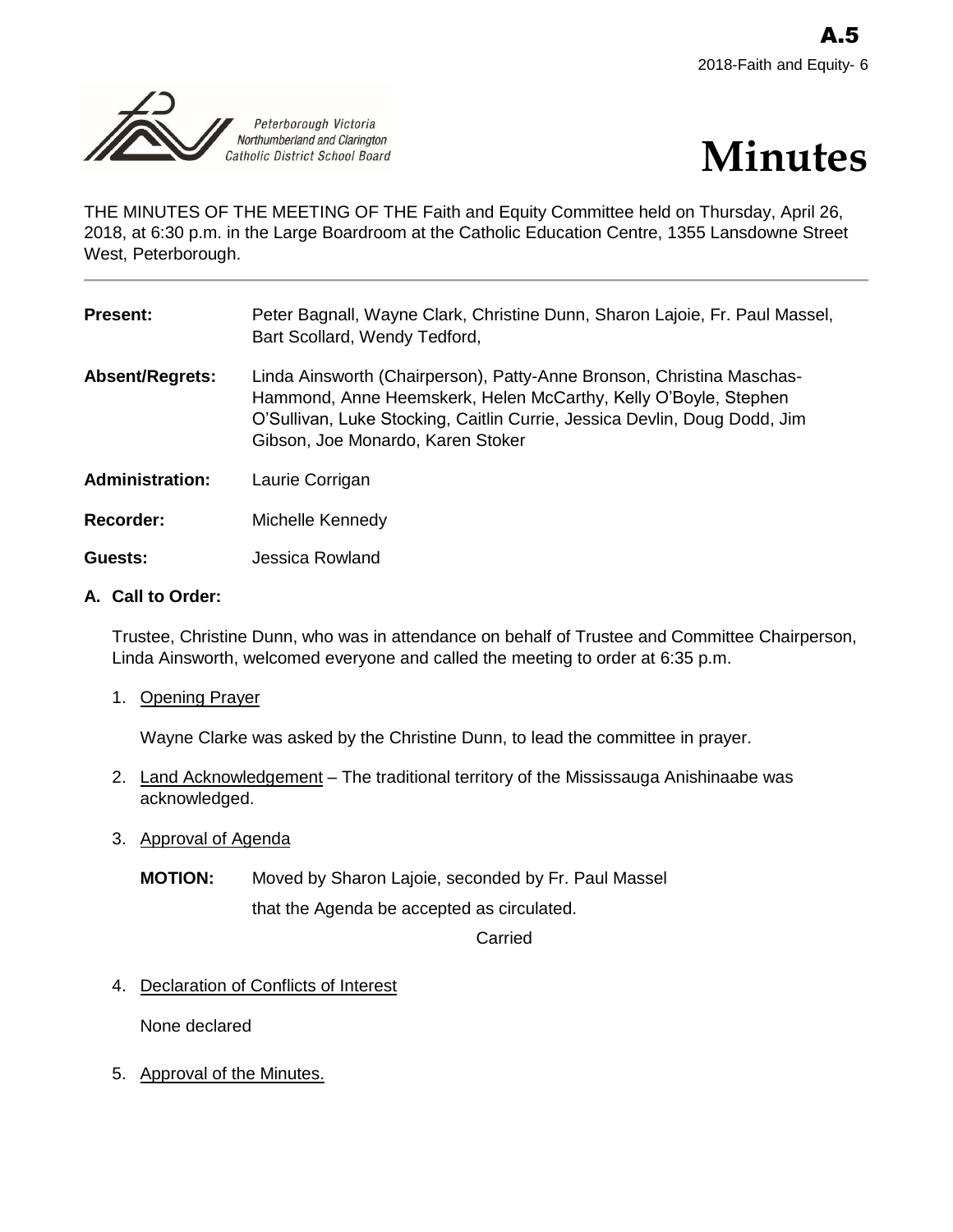**MOTION:** Moved by Wendy Tedford, seconded by Peter Bagnall that the minutes of the Faith and Equity Advisory Committee meeting held on January 25, 2018, be approved.

Carried.

# 6. Business Arising from the Minutes

None

## **B. Recommended Actions/Presentations:**

1. Renewing the Promise Presentation – Peter Bagnall

Peter Bagnall and Laurie Corrigan gave a presentation to the committee about the expected Pastoral Letter 'Renewing the Promise'. Renewing the promise will also be the theme for Catholic Education Week.

From the consultation that has taken place, some emerging themes have been established which will further the conversation. There are six themes have been identified: Nuture community and relationships; rekindle mission and values; develop faith and Catholic identity; live faith; engage student voice; invite and sustain leadership. Laurie Corrigan reviewed the key ideas of each of the themes as they were presented. Peter Bagnall then invited the group to respond to on online poll that requested each member to rank the six themes in order of importance. The committee results were visible immediately and the group was able to see the responses on the overhead screen. The committee ranked them as follows: 1. Live Faith; 2. Develop Faith and Catholic Identity; 3. Engage Student Voice; 4. Nurture Community and Relationships; 5. Rekindle mission and Values; 6. Invite and sustain Leadership

The group split into two groups to discuss the top three themes as decided by the committee: 1. Live Faith; 2. Develop Faith and Catholic Identity; and 3. Engage Student Voice. In the discussion the group answered the following questions: How do we personally to relate to this issue? What are the myths and facts about this issue? How do you explain Church teaching on this matter to students? The groups then shared some highlights of their discussion.

Pastoral letter is highly anticipated and it is hoped that it will be distributed in time for Catholic Education Week. Each board employee is to receive a copy, provided by the Institute for Catholic Education.

### **C. Information Items:**

### 1. Religious Education and Family Life Update

Peter Bagnall provided the committee with an update on Religious Education and Family Life.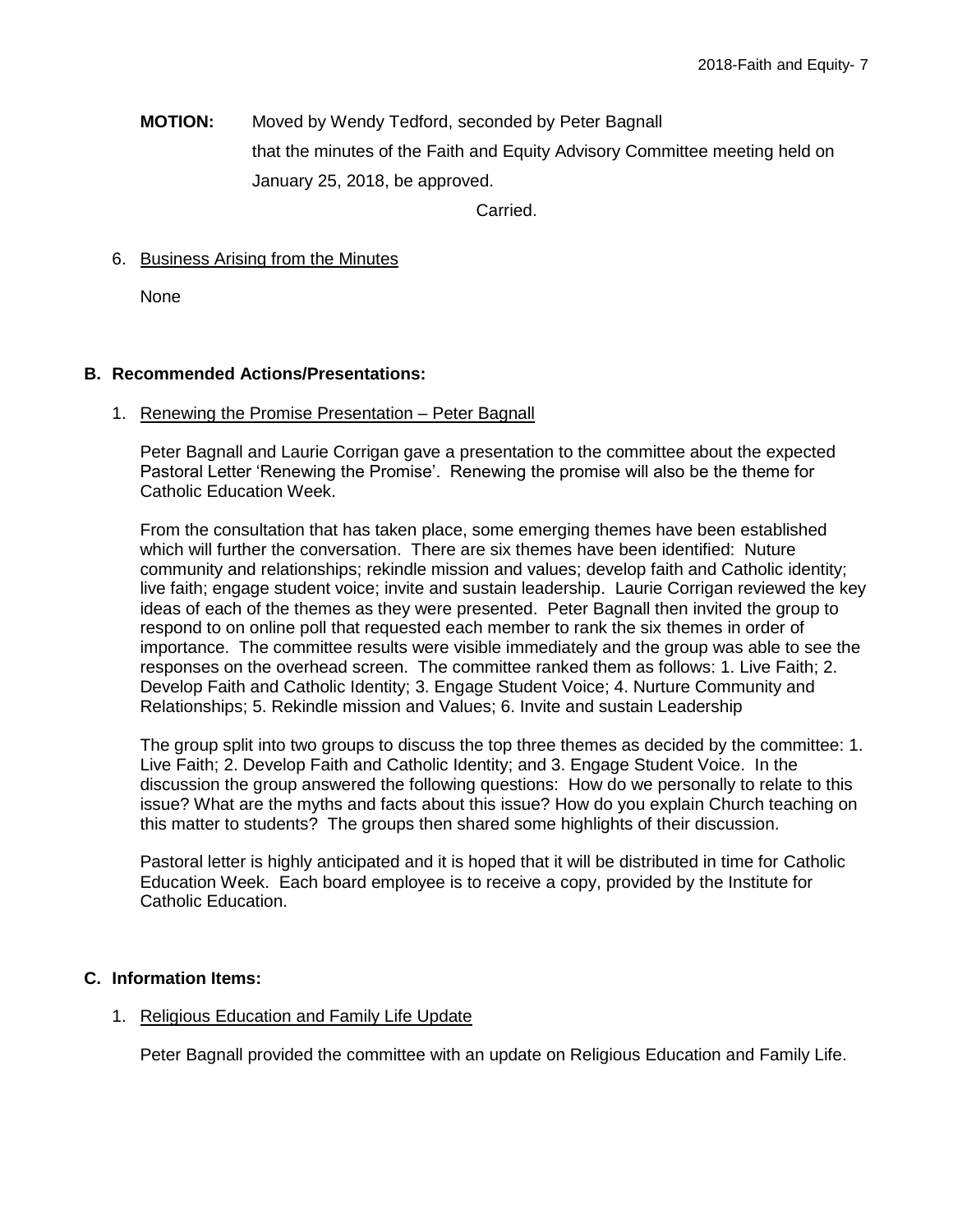Growing in Faith, Growing in Christ for Gr. 5 has been approved by the Council of Bishops and will be distributed to begin use in September.

Kindergarten Religious Education Curriculum will soon be released and resources will be developed in the Province for use in our schools.

The Secondary Religious Education Curriculum document was released last school year. Soft implementation was done in this year. There will be an inservice in early May to share curriculum resources and it will be available to teachers online and for sharing electronically.

Peter Bagnall also shared that he has been helping to review the Gr. 6 Growing in Faith, Growing in Christ program.

Peter reported that a Lenten Lunch and Learn Program was held at the Catholic Education Centre where guest speakers were brought in to speak on the following topics: Human Trafficking, Women at the Heart of Peace and Elimination of Racial Discrimination.

2. Diocesan Updates

Father Paul Massel gave the following diocesan updates:

Sacramental Preparations have been taking place throughout the Diocese. For Confirmation, the Bishop has been getting out to many of the different parishes.

The Confirmation pilot will go diocesan wide in the fall. There has been positive response to the 'Chosen' program and the parent portion of the program has been further engaging parents.

The Ordination of Stephen DiCarlo will be held on May 25, 2018, at the Cathedral of Saint Peter-in-Chains, Peterborough.

On the weekend of May 5 and 6, Principals are invited to speak at their parishes about Catholic Education Week.

The National Day of Mourning for those who have died as a result of a workplace accident will be observed at the Board on April 27. The National Day of Mourning is recognized as April 28.

Father Paul then answered questions from the Committee.

### 3. Culturally Responsive and Relevant Pedagogy Update

Peter Bagnall gave summary of the work in the Culturally Responsive and Relevant Pedagogy project that has taken place so far.

Two training sessions were held, one with principals and the other with teachers, with the expertise of Nicole and Jeff, who are experts that were hired as facilitators. Highlights of learning included exploring social identity, power and privilege. Comparing charity and social justice and equality versus equity were also explored.

The components of CRRP are high expectations for all students regardless of background, cultural competence. There is a goal to elevate critical consciousness and how we can move towards change to remove barriers.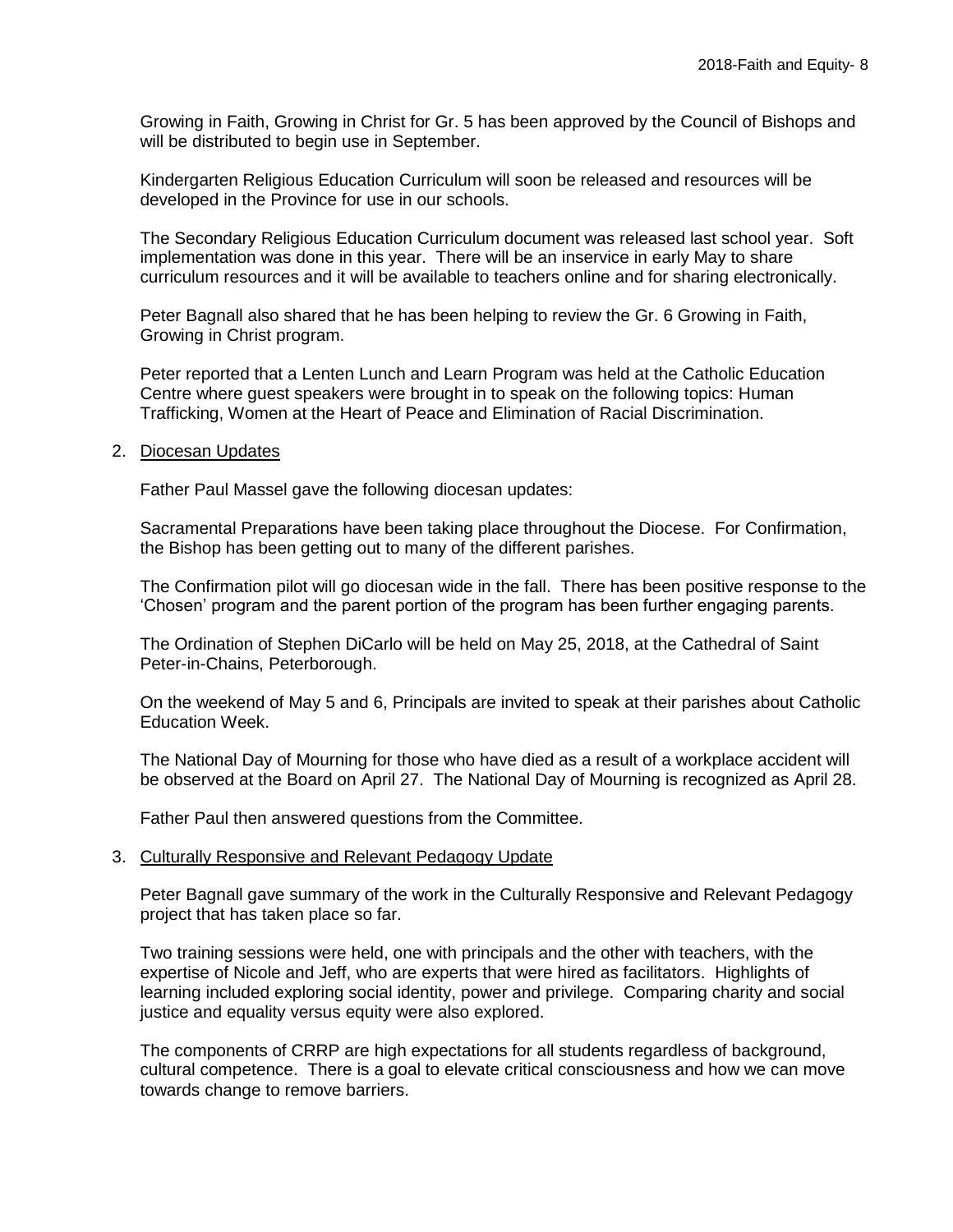Next steps for CRRP include the participation of schools in collaborative inquiries and the delivery of feedback to the schools who take part in the collaborative inquiries.

The Board is waiting on future funding announcements which will also direct next steps in this project.

#### 4. Committee Member Updates

Committee members were invited to share any updates with the Committee.

Wendy Tedford – Reported that the CWL Convention will be held at St. Stephen Catholic Secondary next week. The Diocese works with the school to stage this event.

Their group is working on a Homelessness Project. A truckload of goods is going to the students in the Thunder Bay area.

Wendy reported that a lot of CWL members help with the sacraments.

Wayne Clark – Reported that Catholic Education Week is May 6 -12 and there are lots of events planned in all of the schools. On Tuesday, May 8<sup>th</sup>, Principals will be participating in a Twitter event 'A day in the life of the Principal' which will give a behind the scenes look at a principal's day.

Congratulations were extended to Frank Bradica, who was a recipient of the Learning Partnerships' Outstanding Principal Award and to Stephen O'Sullivan who is a member of council for the Catholic Principals' Council of Ontario.

Wayne announced that the Catholic Student Leadership Awards, sponsored by the Principal/Vice-Principals' Association, will be held on Wednesday, May 9, 2018, at Holy Cross.

Sharon Lajoie – Reported that there are now revised Social Studies Curriculum documents that are available on the Ministry web site now. These documents will be in use beginning in September, 2018. These new curriculum requirements include First Nation, Métis and Inuit history and perspective. Secondary curriculum will also be revamped; five course outlines will also be released.

Sharon also reported that through the Catholic Parent Engagement Committee and the Parents Reaching Out Grant, four information evenings with Indigenous Education Focus, including the blanket exercise, were planned at four secondary schools: Monday, April 23, 2018, at St. Mary CSS, Cobourg; Monday, April 30, 2018 at Holy Cross CSS, Peterborough; Thursday, May 3, 2018 at St. Stephen CSS, Bowmanville; Wednesday, May 23, 2018 at St. Thomas Aquinas CSS, Lindsay.

Indigenous Cultural Competency has been offered and so far there have been eight 'cycle one' sessions, one 'cycle two' session. More dates are scheduled in the near future. Sharon stated that just under 20 percent of the Board's personnel has received training.

Bart Scollard – Reported that as an OECTA representative he tries to monitor media for news relating to Catholic Education. He recently read an opinion piece that was in the Peterborough Examiner which wrote about the Halton Catholic District School Board's efforts to recruit